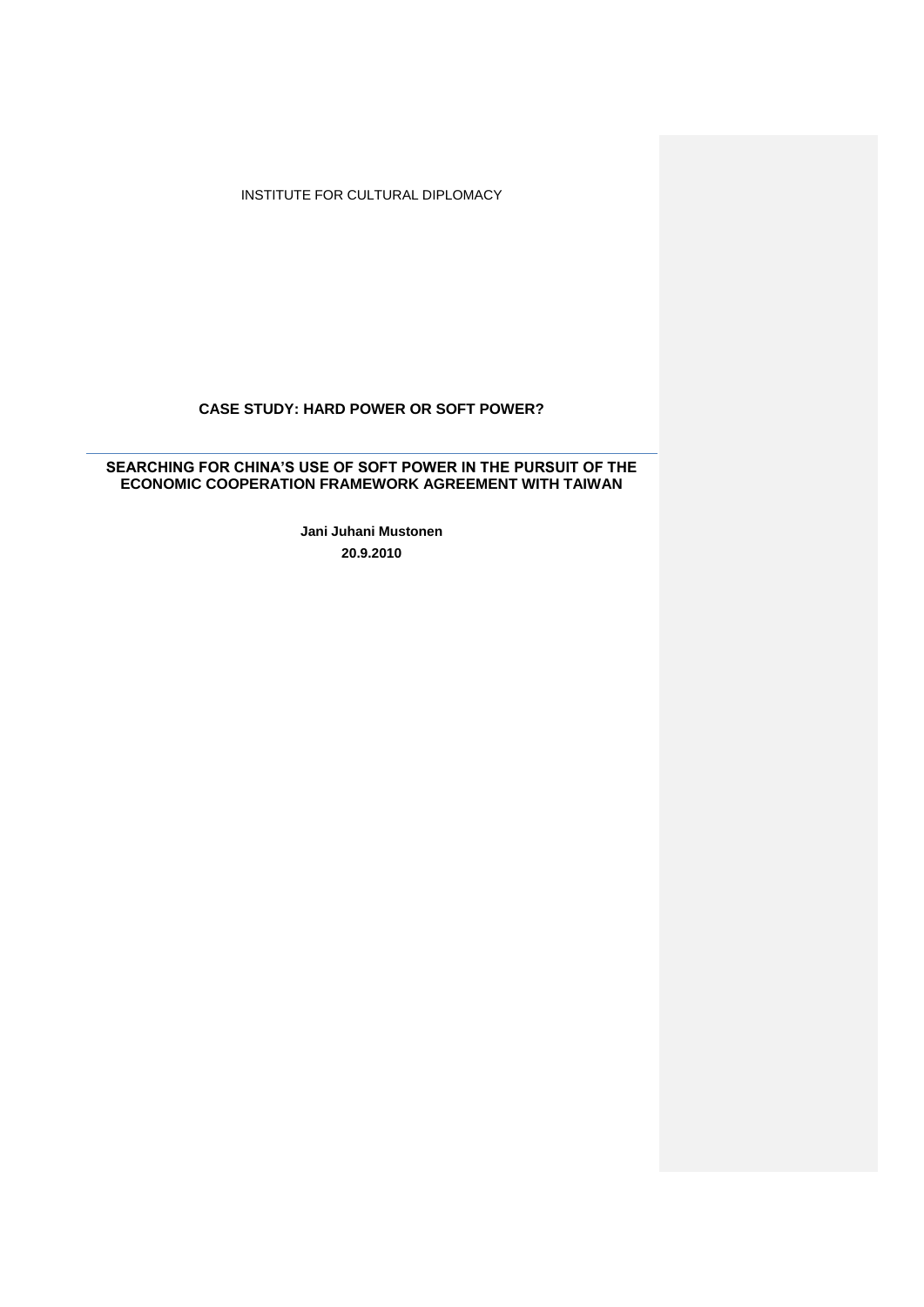### **Introduction**

Soft power as an alternative to hard power has become an increasingly popular topic both inside and outside China in addressing the peaceful rise of the world"s most populous country. Chinese Politicians, businessmen and academics have constantly stressed the need and the opportunities of using soft power instead of hard power to manage China's international relations. Working to achieve closer political interaction with Taiwan, Beijing has succeeded in getting Taipei to approve the Economic Cooperation Framework Agreement (ECFA), which has the potential to significantly increase the mainland"s influence over the island. In this short paper, I will attempt to investigate if one can distinguish clear soft power strategies in China"s pursuit of the ECFA. The underlying assumption of my research is that Taipei signing the ECFA served Beijing"s political interests of achieving closer interaction and of bringing the island closer into the mainland's sphere of influence. Due to China's growingn emphasis on the use of soft power, my research will focus on two questions; was Beijing's pursuite of the ECFA in line with its increased emphasis on the use of soft power and did Beijing employ its soft power in forging the trade deal? Further questions include if one can distinguish soft power elements in the mainland"s attempts to persuade Taipei to sign the agreement? How about hard power elements? What role did mainland China play in creating the ECFA? At the risk of oversimplifying the factors leading to the creation of the agreement, I will only focus on Beijing"s actions and exclude the effects on Taiwan"s domestic policies with the exception of briefly summarizing the internal politics and reasons to sign the pact therefore showing the effects of China's soft power on the island.

Before I start examining these questions, I will provide a theoretical framework in the first section of this paper. I will discuss the content of soft power as described by several political analysts and theorists, most notably by Joseph S. Nye Jr. The purpose of the second section is to give an idea of the many definitions attached to soft power and lay out the analytical tools for the third section in which I will go through the ECFA in detail and in the fourth section I will shed some light on Taiwan's domestic politics. In the fifth section, I will discuss if one can distinguish clear soft power strategies in the mainland"s pursuit of the ECFA and if these strategies are in line with China"s use of soft power with other countries. A conclusion can be found in the final section.

## **Soft Power**

Although definitions of power vary considerably among the scholars, power is generally used to explain a capability of one actor to change or influence the behavior of another actor. Robert Dahl defines power as a capability of getting others to do something they would not *otherwise* do.<sup>1</sup> This kind of definition of power requires not only capabilities but also knowledge of others" interests. In order to achieve a desired outcome and their political goals, actors employ different power strategies that can generally be categorized as either hard or soft. The usual distinction between hard power and soft power is that the behavior-changing ability of the former relies on coercion and the latter on attraction and persuasion. According to Joseph S. Nye, hard power resources include coercive capabilities such

 $\frac{1}{1}$ Dahl (1961)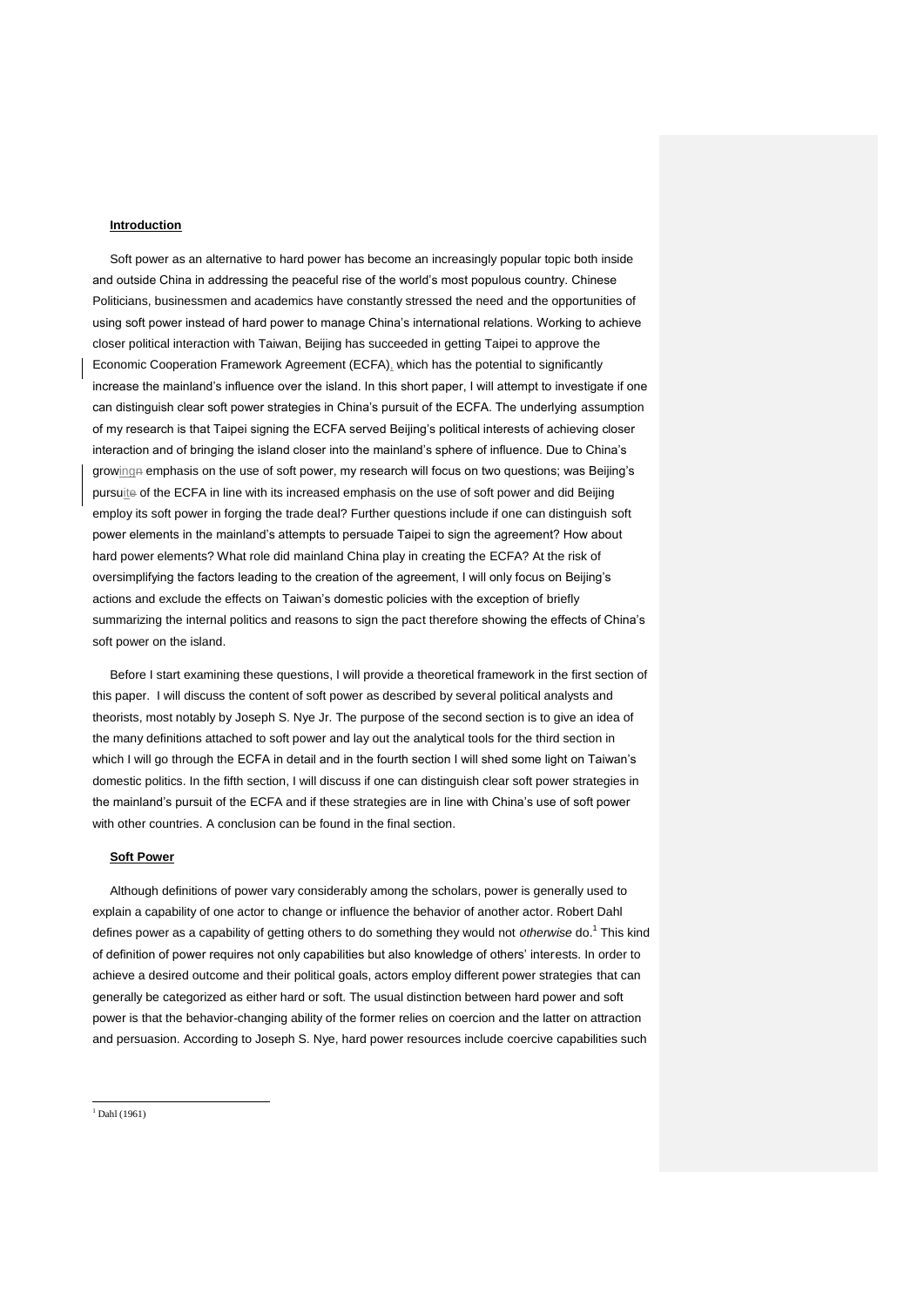as military and economic means whereas the soft power resources are based on culture, values and institutions.<sup>2</sup>

Because of its conceptual and theoretical flexibility, Nye and soft power have been constantly criticized. Brantley Womack, for example, claims that the concept suffers from analytical fuzziness. Womack criticizes soft power"s unclear theoretical structure of attention, attractiveness and persuasion and claims that each of these should be treated individually. According to Womack, attention follows the concentration of capabilities and resources, so for Womack, the United States of America is often at the center of attention. Other actors are able to gain attention but, when lacking the ability to affect others, it is because of their lack of capabilities. The second dimension, attraction, is based on individual judgment shaped by the interests of the receiver. The third dimension, persuasion, is a completely interactive concept on which soft power rests. Compliance without coercion or sanctions is persuasion. Persuasion as a concept is not however straightforward since it also requires the recipient side to accept the use of soft power and to be adaptive to it.

According to another scholar on soft power, Alexander L. Vuving, the popular idea of soft power suffers from certain misunderstanding such as seeing power and power behavior in terms of power resources. This "vehicle fallacy" as Vuving calls it, derives from the fact that any use of power relies on the use of some resources. Vuving argues that power is synonymous with the resources but that the same resources can produce different kinds of behavior. For example, moral values can be used to persuade others or put pressure on somebody, the former being a use of soft power and the latter hard power. Vuving draws a distinction between power resources and power currencies. Power currency is a property that causes power and is itself a property of resources and activities. To Vuving, soft power is thus a power to attract and the currencies of attraction are benignity, brilliance and beauty.

Vuving defines benignity as the attitude of the wielder of soft power towards the clients of soft power. Its effectiveness is based on reciprocal altruism that produces gratitude and sympathy. Harmfulness, egoism and aggressiveness are the opposite of benignity. Reciprocity can be bilateral or multilateral as reciprocal altruism as a product of indirect benignity.

Brilliance then refers to the high performance of doing things. Brilliance produces soft power through admiration. Brilliance means the capability to do something successfully. Copying one actor makes him famous for his talent, which then contributes to his reputation making it harder to resist him.

Beauty refers to the actor"s ideals, values, causes and visions, which then produce soft power with other actors with similar values, visions and morals. Beauty"s soft power mechanism is the production of inspiration. *"Beauty is..about the resonance that draws actors closer to each other through shared ideals, values, causes or visions."*

In short, in Vuving's view, it is neither the resources nor the behavior that make soft power but the power currencies. <sup>3</sup> In addition to Nye's, Womack's and Vuving's notions of soft power, there are many

-

<sup>2</sup> Nye ( Summer,1990:177-192)

<sup>&</sup>lt;sup>3</sup> How Soft Power Works, in: Alexander L. Vuving. Paper Presented at the Panel "Soft Power and Smart Power," American Political Science Association Annual Meeting, Toronto, September 3, 2009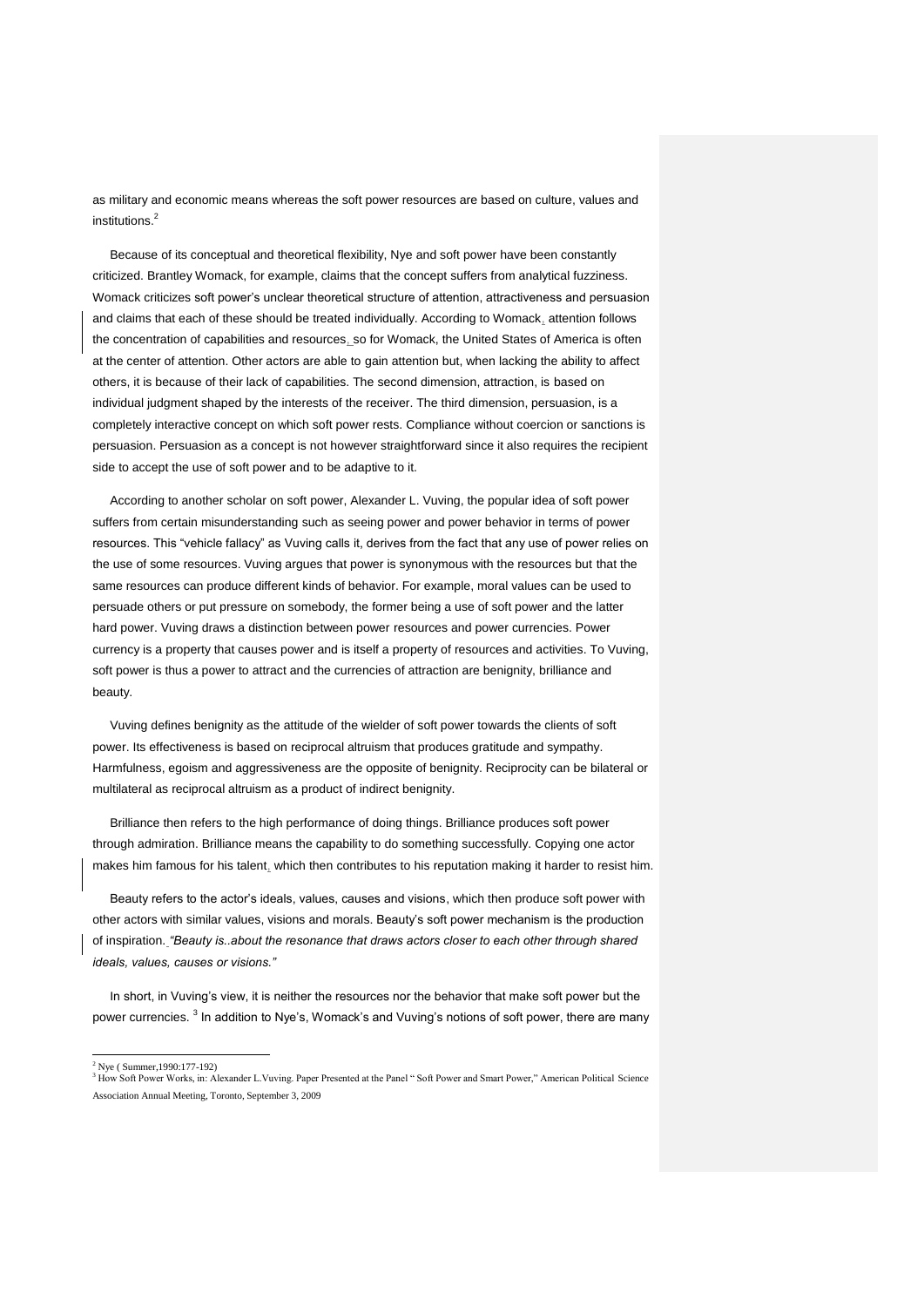other definitions. Steven Lukes for example came up with the three faces of power. The first one is to make and implement decisions, the second one to set the agenda or to limit or extend what is being discussed and the third one is the power to manipulate others' preferences.<sup>4</sup> Another scholar is Walter Russell Mead who instead of terming them hard, smart and soft, identified two types of hard power $\overline{s}$ sharp and sticky, and two types of soft power;<sub>7</sub> sweet and hegemonic. Mead described the difference between the military and economic power as the former being sharp and the latter sticky.<sup>5</sup>

Despite the seemingly obvious distinctions between hard and soft power of the former being coercive and the latter non-coercive, there are some theoretical caveats in both their definition. Power, both hard and soft power, can be seen from many different viewpoints and what constitutes soft power depends on the scholar defining it. When it comes to power, there are certain general features to it. First of all, power is always based on inputs or resources. Secondly, actors using power aim at achieving a certain outcome that suits their interests. Thirdly, inputs and outcomes do not necessarily dictate how they are used or achieved. Following Vuving's view, I think power behavior or the method of using power resources stands apart from resources. According to Nye, different power resources are related to a certain kind of behavior although he acknowledges that the relationship between resources and behavior is not straightforward. <sup>6</sup> Moreover, the relationship of inputs and outputs is not clear-cut, that is, even the possessor of the most abundant resources does not always meet the goals of an actor. Power is resources, behavior and outcomes. Agreeing with Womack, I think soft power is not the absolute antithesis of hard power, the so-called second face of power, but that it is closely linked and, in fact, subordinate to hard power, since if economic resources are hard power resources, then every use of any power is based on hard power. Interestingly, in his earlier work, Nye makes a confusing contradiction when, first, claiming that money is different from power <sup>7</sup> and, later, writes that economic assistance belong to traditional power resources along with military power. <sup>8</sup> As will later be seen, economic capabilities and resources can be classified as either hard or soft power and among scholars there is really no consensus. Economic power as foreign aid or a trade embargo are more easily understood as forms of hard power because they are based on raw, physical power, or in short, quantifiable resources.

When it comes to the purpose of this paper, searching for China's soft power strategies in seeking the ECFA with Taiwan, it becomes necessary, on one hand, to define soft power in a way that allows a feasible analysis to be made and, on the other hand, to specify Beijing's traditional approach to the use of soft power what I will discuss in the third section of this paper. My own idea of soft power is that it is a both physically and rhetorically non-coercive and nonmilitary kind of behavior. The analysis will focus on finding the abovementioned non-coercive, non-military aspect in China"s approach to the ECFA.

## **The ECFA in Detail**

Having been unable to find the actual contract on the Economic Cooperation Framework Agreement, the information I present in this section is mainly based on various news articles.

-

<sup>4</sup> Dowding, Keith: Three Dimensional Power: A Discussion of Steven Lukes' Power: A Radical View. London School of Economics and Political Science. Political Studies Review: 2006 Vol 4, 137.

<sup>5</sup> Walter Russell Mead, "America"s Sticky Power," *Foreign Policy*, No. (March/April 2004), quotations pp. 46, 50.

<sup>6</sup> Nye (Summer, 1990: 182)  $7^7$  Nye (Summer, 1990) 159)

<sup>8</sup> Nye (Summer, 1990) 164)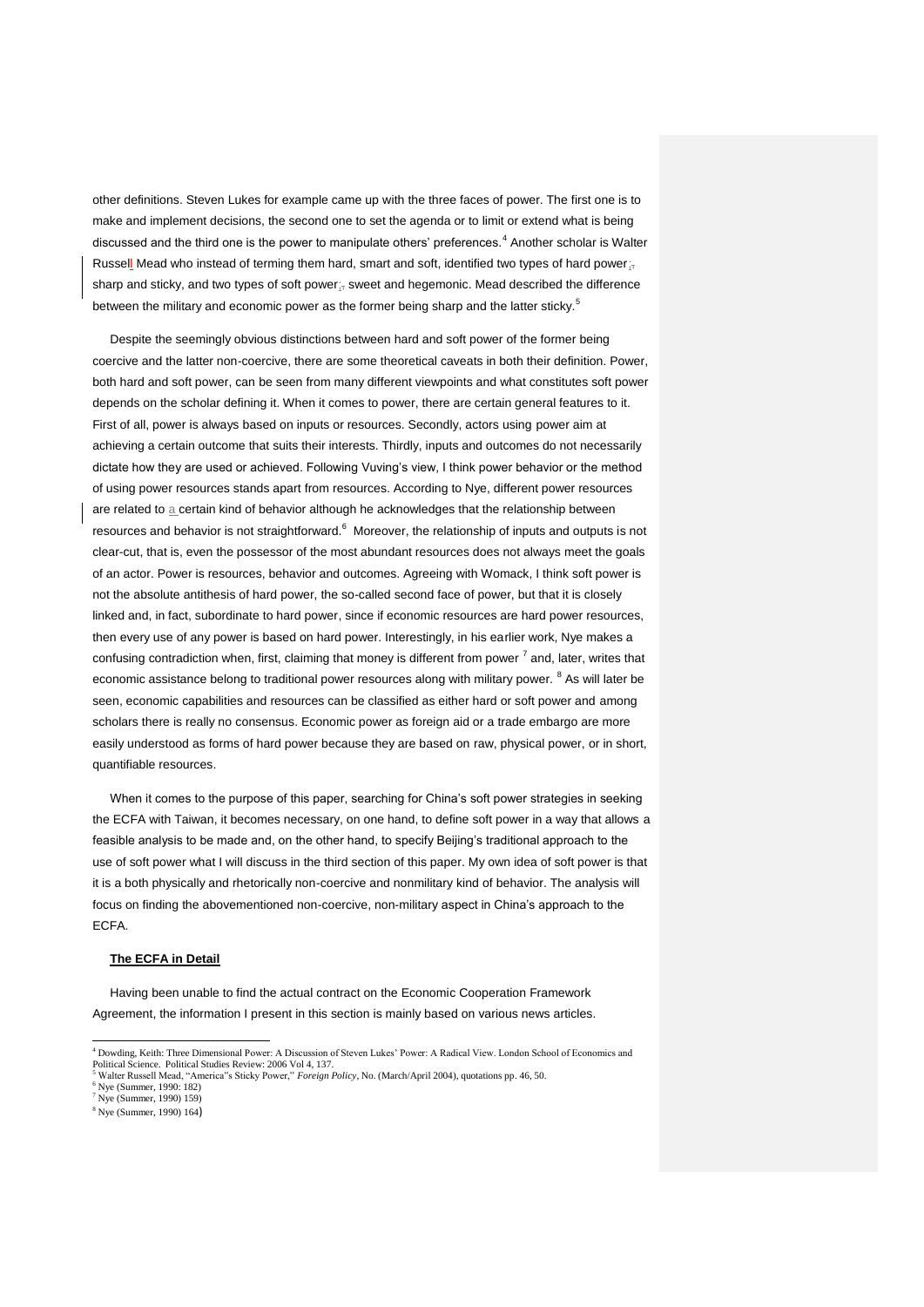As a result of China"s integration into the world economy, the trade between Taiwan and the mainland has grown from 31.5 billion US dollars in 2001 to 132.8 billion dollars in 2008. In spite of a 17% drop between 2008 and 2009 in bilateral trade as a result of the international financial crisis, trade is expected to retain its growth.<sup>9</sup> Although economical benefits are clear, the trade between the mainland and the island still heavily favors Taiwan, as its export goods are worth 66 billion dollars but its import goods are only worth 31 billion dollars.<sup>10</sup>, It is very likely that the ECFA will further reinforce this current imbalance of trade. According to the calculations of the Peterson Institute for International Economics, Taiwan could watch its aggregate economy grow by 5.3% annually until 2020.<sup>11</sup> According to another paper, the ECFA would increase Taiwan"s economic growth by 1.65% to 1.72% and it will create more than 250 thousand jobs. Moreover, the ECFA gives Taiwanese companies a decisive advantage in moving into the Chinese markets and investing in the mainland. The ECFA would lower the tariffs on 14 billion dollars worth of goods and 539 Taiwanese products, in comparison to the products from the mainland, which will only see reduction of 3 billion dollars worth of goods on 267 different products.<sup>12</sup>

Before the ECFA, the mainland imposed a tax of 15% to 20% on Taiwanese exports.<sup>13</sup> Over the course of the next two years tariffs will be gradually cut to zero.<sup>14</sup> In addition to trade, the ECFA will also include a provision for investments.<sup>15</sup> Taiwanese companies and individuals will be able to invest in altogether 11 different service sectors in the mainland, whereas the mainlanders will have an access only seven sectors such as finance, insurance and accounting.<sup>16</sup> Furthermore the ECFA also provided the program of early harvest, which will concern critical industries, enabling them to benefit from the tariff reduction earlier than others.<sup>17</sup> These sectors will include textiles, machinery and car parts. The ECFA is expected to increase foreign investment to Taiwan, especially from the mainland. Firms already operating in the mainland are expected to increase their purchases from the island, thus securing Taiwan's manufacturing jobs. Tourism in Taiwan is also likely to benefit from the effects of the ECFA as laws regulating mainlanders entering the island will also be loosened. The number of tourists from the mainland visiting the island is already 70% higher than last year<sup>18</sup>, although the international financial crisis could have lowered the number in 2009. A few areas excluded from the agreement are labor and agricultural products. Apart from high-earning white collar workers, Taipei does not allow Chinese labor into Taiwan.

1

<sup>9</sup> Bureau of Foreign Trade, Taiwan.

http://ekm92.trade.gov.tw/BOFT/web/report\_detail.jsp?data\_base\_id=DB011&category\_id=CAT1206&report\_id=171989 Bureau of Foreign Trade, Taiwan.

http://ekm92.trade.gov.tw/BOFT/web/report\_detail.jsp?data\_base\_id=DB011&category\_id=CAT1206&report\_id=171989<br><sup>11</sup> Daniel H. Rosen & Zhi Wang. Deepening China-Taiwan Relations through the Economic Cooperation Framework Agre Institute for International Economics. June, 2010  $<sup>2</sup>$  BBC on June 29th, 2010</sup>

http://www.bbc.co.uk/news/10442557

<sup>2010-08/19/</sup>content\_11173555.htm

<sup>&</sup>lt;sup>14</sup> Bloomberg Businessweek June 29<sup>th</sup>, 201[0 http://www.businessweek.com/news/2010-06-29/china-pulls-taiwan-closer-with-historic-trade](http://www.businessweek.com/news/2010-06-29/china-pulls-taiwan-closer-with-historic-trade-deal-update1-.html)[deal-update1-.html](http://www.businessweek.com/news/2010-06-29/china-pulls-taiwan-closer-with-historic-trade-deal-update1-.html)<br><sup>15</sup> Bloomberg Businessweek June 29<sup>th</sup>, 2010 <u>http://www.businessweek.com/news/2010-06-29/china-pulls-taiwan-closer-with-historic-trade-<br><u>deal-update1-.html</u></u>

<sup>16</sup> Bloomberg Businessweek June 29th, 201[0 http://www.businessweek.com/news/2010-06-29/china-pulls-taiwan-closer-with-historic-trade-](http://www.businessweek.com/news/2010-06-29/china-pulls-taiwan-closer-with-historic-trade-deal-update1-.html)

[deal-update1-.html](http://www.businessweek.com/news/2010-06-29/china-pulls-taiwan-closer-with-historic-trade-deal-update1-.html)<br><sup>17</sup> Bloomberg Businessweek June 29th, 2010 <u>http://www.businessweek.com/news/2010-06-29/china-pulls-taiwan-closer-with-historic-trade-</u>

[deal-update1-.html](http://www.businessweek.com/news/2010-06-29/china-pulls-taiwan-closer-with-historic-trade-deal-update1-.html)<br><sup>18</sup> Bloomberg Busine <sup>18</sup> Bloomberg Businessweek.com/news/2010-06-29/china-pulls-taiwan-closer-with-historic-trade[deal-update1-.html](http://www.businessweek.com/news/2010-06-29/china-pulls-taiwan-closer-with-historic-trade-deal-update1-.html)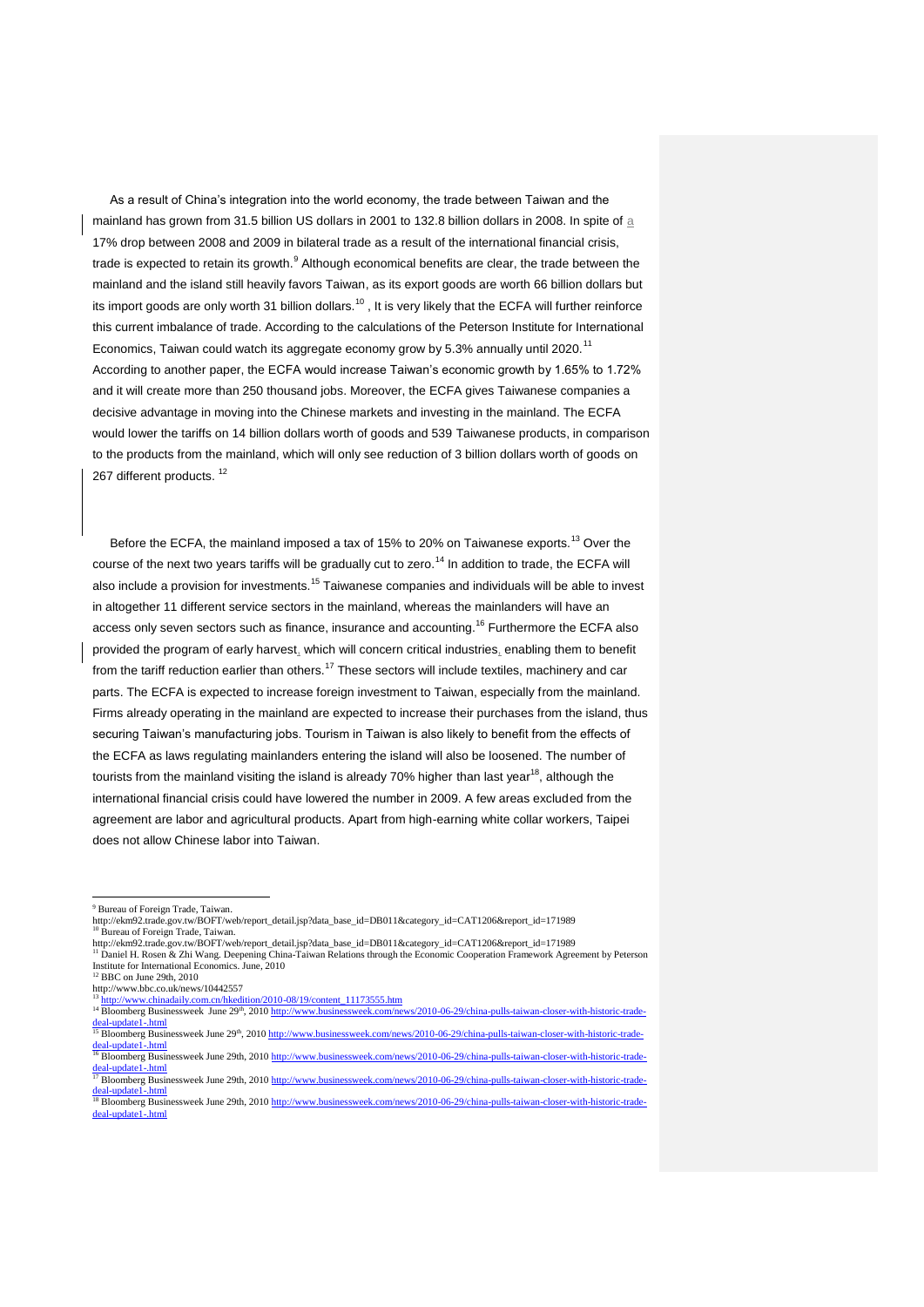Taipei"s willingness to sign the ECFA has also been caused by the island"s relative isolation and the desire to further integrate Taiwan into regional economic blocs. The ECFA might also open possibilities for Taiwan sign free trade agreements with other regional economies and economic blocs such as Japan, EU and U.S. The European Chamber of Commerce expressed their opinion of the ECFA in 2009-2010 Position Paper Overview that,

"*The sooner Taiwan signs the ECFA with China, the quicker the political impediments to other countries (including the EU) signing economic agreements with Taiwan will be removed*." (SOURCE)

## **Taiwan's Domestic Situation and the ECFA**

A brief overview of Taiwan"s domestic politics is necessary in order to achieve a fuller picture of the implementation of the ECFA. Since the pro-Beijing president Ma Ying-jeou took power in the midst of high unemployment and international financial crisis in 2008, cross-straits relations have been drastically improving. Vowed to recreate relations to the mainland, Ma"s administration, aside from starting trade negotiations with the mainland, brought back direct flights to China and loosened regulations applied to Chinese tourists and investments.<sup>19</sup>

The official rhetoric can be roughly divided into either political or economical arguments. The proponents of the deal, the President Ma Ying-jeou, Kuomintang and some 40% of the Taiwanese population, argue that Taiwan's export oriented economy badly needs a trade agreement.<sup>20</sup> Keeping the official discussion within the framework of economics and business, the Kuomintang and its politicians have hoped to prevent a more comprehensive dialogue about the possible political repercussions of the agreement. While this has been largely true, the supporters of the ECFA have constantly stressed that the deal will not weaken or harm Taiwan"s sovereignty or political systems. In addition to the economic benefits of the agreements, the politicians have repeatedly stressed the need for strengthening ties with Beijing and stabilizing the cross-strait relationships. Furthermore, the Kuomintang and its political analysts are likely to have calculated the short-term benefits of the ECFA to be great enough to bring in more votes in the upcoming municipal elections in November. Perhaps unsurprisingly, a similar business rhetoric is also used by the Taiwanese businessmen and companies supporting the ECFA.<sup>21</sup>

The more positive attitude towards the mainland has not only been enabled by political actors such as the President Ma Ying-jeou and Kuomintang and but also because of structural factors such as dependence on trade with the mainland and on the cheap labor, high unemployment and inability to sign free trade agreements due to political isolation. Apart from the apparently positive economic benefits of the ECFA, the agreement also has some economical disadvantages such as the loss of jobs in sectors which risk of losing competitiveness. These sectors basically include everything and increase dependence on the mainland. On the political front, the Democratic Progressive Party (DPP) argues that the ECFA will further damage Taiwanese economy and bring Taiwan politically too close to the mainland. The opponents of the pact say that the ECFA will not only present a challenge to

**Field Code Changed**

<sup>19</sup> Bloomberg Businessweek, June 26<sup>th</sup> 2010.<u>http://www.businessweek.com/news/2010-06-26/taiwan-opposition-holds-rally-to-protest-china-<br><sup>19</sup> Bloomberg Businessweek, June 26<sup>th</sup> 2010.<u>http://www.businessweek.com/news/2010-</u></u> [trade.html,](http://www.businessweek.com/news/2010-06-26/taiwan-opposition-holds-rally-to-protest-china-trade.html,) <http://www.bbc.co.uk/news/10434768> June 29th, 2010

<sup>21</sup>[file:///C:/Users/Veijo/Desktop/Arbeit%20und%20Wohnen/Case%20Study%20for%20ICD%20and%20Seminarwork%20for%20Frank/ecfa](../../../Veijo/Desktop/Arbeit%20und%20Wohnen/Case%20Study%20for%20ICD%20and%20Seminarwork%20for%20Frank/ecfa%20will%20investors%20to%20taiwan.htm) [%20will%20investors%20to%20taiwan.htm](../../../Veijo/Desktop/Arbeit%20und%20Wohnen/Case%20Study%20for%20ICD%20and%20Seminarwork%20for%20Frank/ecfa%20will%20investors%20to%20taiwan.htm). Available from me, ja.mstnn@gmail.com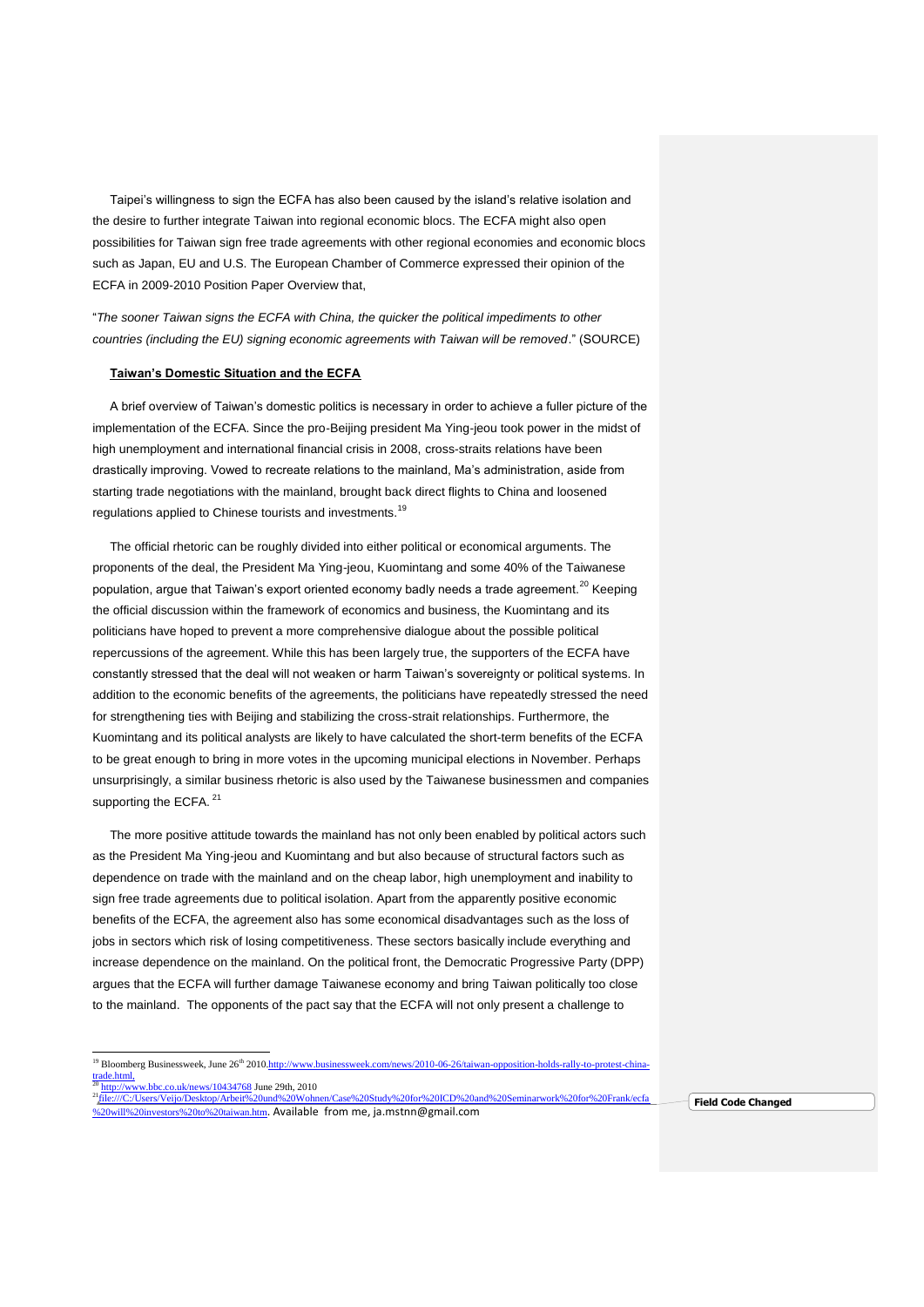Taiwan's economy but will pose serious challenges to Taiwan's sovereignty.<sup>22</sup> 23 Before the ratification by the legislature, the opposition tried to alter the deal at the last moment by demanding article-byarticle reviews  $^{24}$  and demanding a referendum on the agreement.<sup>25</sup> Keeping the official discussion within the framework of economics and business, the DPP and its politicians have hoped to prevent a more comprehensive dialogue about the possible political repercussions of the agreement. Furthermore, Kuomintang and its political analysts are likely to have calculated the short-term benefits of the ECFA to be great enough to bring in more votes in the upcoming municipal elections in November.<sup>26</sup>

### **Soft Power and the ECFA**

The Economic Cooperation Framework Agreement is the first trade agreement between Beijing and Taipei since the end of the civil war. - Because of Taiwan's political isolation, Taiwan has genuinely wanted to sign the deal and, because of this, it should not be seen solely as Beijing"s achievement. Beijing has however played an important role in making arrangements for the ECFA.

According to H.H Michael Hsiao and Alan Yang, China"s most important soft power tactics are foreign aid, economic networking and cultural transmission. One of the most characteristic features in China"s soft power strategy with South East Asian countries is the combination of economic diplomacy with soft power resources, including tourism, business investment and development initiatives. China's soft power strategies with South East Asia have focused on smile diplomacy, good neighbor diplomacy and public diplomacy. In general, there are four ways how China uses soft power in order to spread its influence. One of the methods Beijing uses to create ties with Southeast Asian governments is foreign aid. Secondly, by combining free trade agreements with development plans, Beijing attempts to create a long-term cooperation framework. Thirdly, increasing the attractiveness of its culture and raising cultural awareness, Beijing aims at creating pro-China environment by means of quasigovernmental projects. Finally, Beijing aims at enhancing the ties between private Chinese companies and overseas Chinese.<sup>27</sup>

According to a similar paper, the authors posit that China"s soft power resources have grown to the point where the country can now challenge the United States" influence in Asia. According to the authors, China's rapid economic growth is the most important factor of its increased soft power. Regional policies aimed at creating a friendly and responsible image of China as well as reassuring China"s smaller neighbors, have also all played a significant role.

Nam Cho and Ho Jeong"s also note that China"s most important soft power resources include China"s model for development, foreign policy and culture.

Soft power has become a very popular topic in the Chinese media and politics and the Chinese have been very active in researching and discussing soft power. Despite their best efforts, soft power is still a rather contested topic and it lacks concrete definition.

 <sup>22</sup> [http://www.bbc.co.uk/news/world-asia-pacific-11008076.](http://www.bbc.co.uk/news/world-asia-pacific-11008076) August 18th, 2010

<http://www.businessweek.com/ap/financialnews/D9HLJQ7G0.htm> August 17th, 2010 Bloomberg  $\frac{1}{2}$  http://www.etail.com/etail/news.com/etail/news/news/news/politics\_TAIWAN

July  $9<sup>th</sup>$ , 2010

<sup>25</sup> [http://www.chinapost.com.tw/taiwan/national/national-news/2010/08/16/268897/Pro-independence-groups.htm.](http://www.chinapost.com.tw/taiwan/national/national-news/2010/08/16/268897/Pro-independence-groups.htm) August, 16th, 2010 <sup>26</sup> European Chamber of Commerce, *2009-2010 Position Paper*

*Overview*

<sup>27</sup> Soft Power Politics in the Asia Pacific: Chinese and Japanese Quest for Regional Leadership, in: H.H. Michael Hsiao and Alan Yang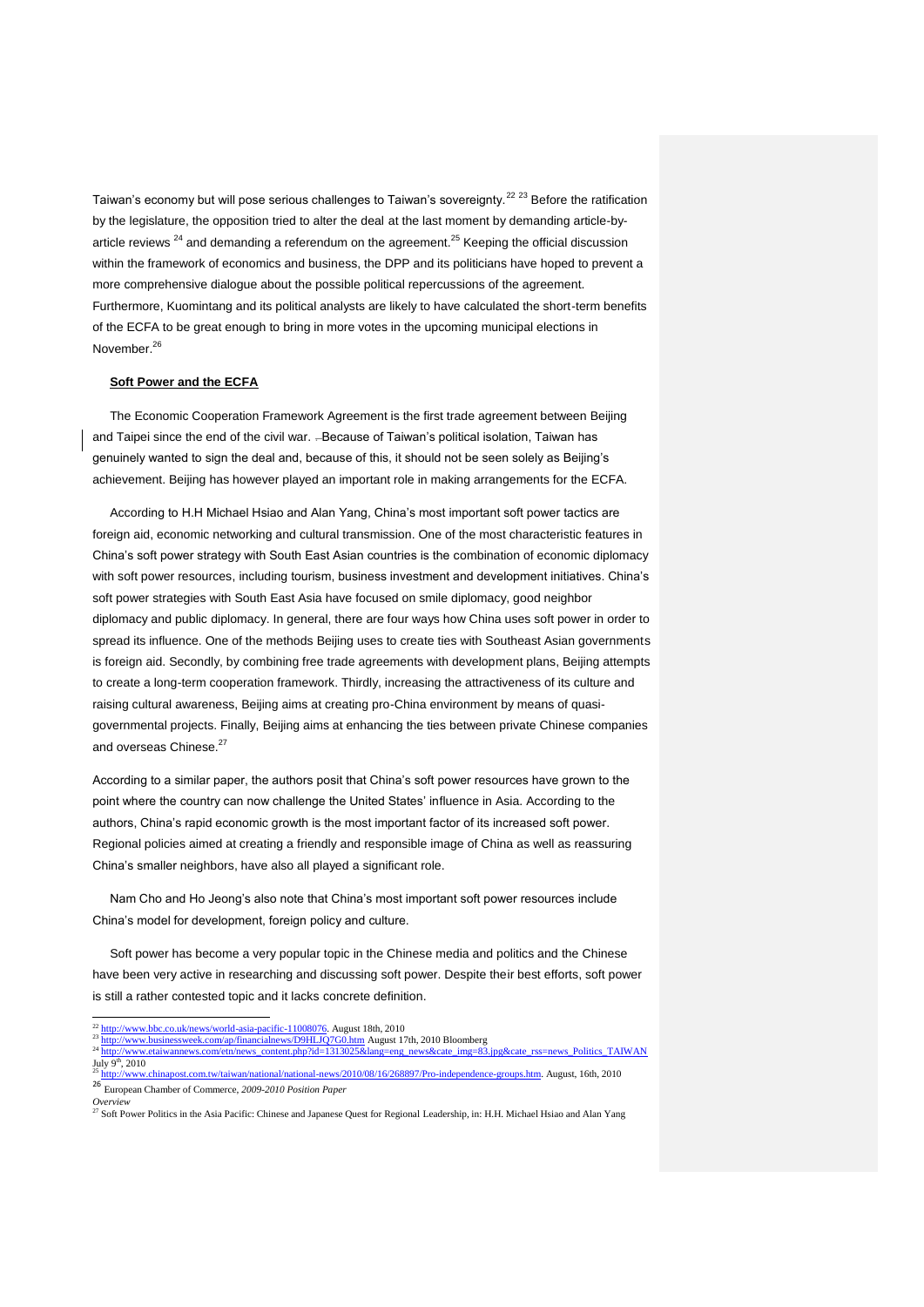The so-called Beijing Consensus forms the core of China"s soft power resources. Based on innovation, sustainability, equality and self-determination in foreign policy, the Beijing consensus is a development model suitable for countries suffering post-transition economic adjustment, and, in fact, has replaced the Washington consensus in a number of countries. According to the authors, the Chinese development model is becoming more popular around the world, especially in the developing countries, in a way that constitutes a risk to the American soft power and the Washington Consensus. The development model, emulating the successful East Asian development put forth in Japan, South Korea and Taiwan, emphasizes the centrality of the state to economic growth and development. Export-led growth, industrial policies and high saving rate are examples of this model. Economically, the Beijing consensus has helped China achieve high growth rates and change the country"s image from a poor, undemocratic, developing country to an economic power house. However, the model has little to offer to countries that have already industrialized and developed, thus, the authors claim, it is more likely to increase China"s soft power among the non-democratic developing countries.

Besides the Beijing consensus, China"s foreign policy combined with careful diplomatic rhetoric about the peaceful rise theory and peaceful development is a second important part of China"s soft power resources. Originally termed as 'the peaceful rise', but later changed to 'peaceful development', plays a significant role in China's foreign policy as it moves China's focus away from the United States to its own neighbors. The peaceful rise also illustrates Beijing"s desire to gain more influence in world politics and to move from emphasizing economic power to aggregate national power. The purpose of the peaceful rise theory is to reassure other countries that China will not constitute a risk because of its domestic economical needs, and that, instead of being opposed to globalization, China wants to take part in it what will create prosperity and stability throughout Asia and the world. Peaceful development, quite similarly to the peaceful rise theory, argues that peaceful development is the only way for China to create and achieve prosperity and that it is in China's interests to create and maintain a peaceful world order while at the same time solving its domestic problems and needs. The authors write that, by emphasizing the peaceful rise and development, China seeks acknowledgement of its grown power from other countries.

A third important part of China"s soft power resources is the Chinese culture or civilization as the authors call it. Chinese civilization enables China to seek moral leadership in East Asia. According to the authors, Chinese civilization is China"s biggest asset of soft power. The values connected to Chinese history and culture can be used in diplomacy to create common Asian values by leaning on, for example, Confucianism.<sup>28</sup>

According to several other scholars, China"s most important soft power resources are economic aid, trade, foreign policy and spreading of the Chinese culture. Brian McCartan, for example, writes that

*""China's soft power campaign has taken the form of increased foreign aid, economic networking, including the establishment of free-trade areas, and cultural transmission to encourage pro-China sentiment in the region."*<sup>29</sup>

 <sup>28</sup> China's Soft Power: Discussions, Resources and Prospects, Young Nam Cho and Jong Ho Jeong. Asian Survey, Vol. XLVIII, No.3, May/June 2008.

<sup>&</sup>lt;sup>29</sup> A Helping Chinese Hand: Trade and Aid with Southeast Asia, in: McCartan, Brian.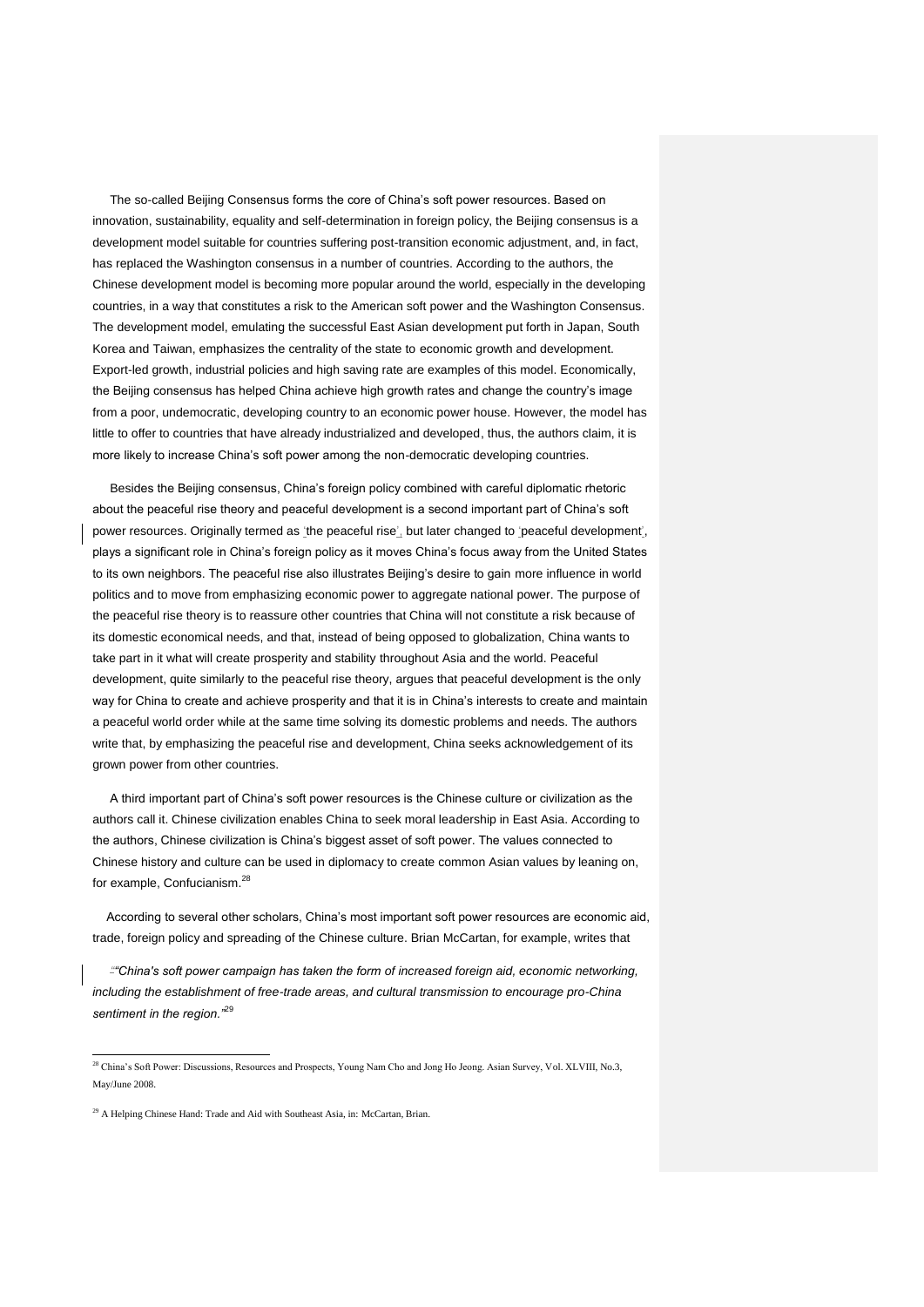A similar statement can be found H.H. Michael Hsiao"s and Alan Yang"s article, *Soft Power Politics in the Asia Pacific: Chinese and Japanese Quests for Regional Leadership.* Hsiao and Yang write that

*".. foreign aid, comprehensive economic networking and cultural transmission as state-initiated prongs form the core of its* (China"s) *soft power resources."<sup>30</sup>*

Judging from these summaries, China"s soft power resources are mainly based on economics, foreign policy and the spreading of the Chinese culture. Considering China's use of these resources, a question arises if China has applied these resources on pursuing the ECFA. Reflecting on the aforementioned foreign aid, economic networking and cultural transmission gives a reason to assume Beijing was applying soft power at least when forming economic relations. Establishing a free trade area with Taipei corresponds to all of the quotes. However, none of the texts did specify nor define the concept, which raises the question of the exact content of soft power. Having discussed the problems of defining soft power in the second section, I identified a rather strict method of looking for soft power that, in my opinion, refers to a non-coercive behavior-based use of power. Non-coercive meaning nonviolent and behavior-based meaning that it is more behavior than the possession of resources in defining a type of power. In the case of the ECFA, the generous trade terms are certainly not coercive but they cannot be considered foreign aid either. As such they don"t really fit into Beijing"s traditional soft power strategies mentioned before. Although foreign aid forms one pillar of China"s soft power strategies, China has generally favored free trade and arrangements aimed at creating more tradeoriented relations over aid-based relations.<sup>31</sup> Actually, Beijing's lavish offer resembles more a bribe than anything else.

Soft power elements in China's attempts to bring Taiwan closer to the mainland through the ECFA are debatable. There are definitely a few clearly distinguishable soft power elements in Beijing"s strategy towards Taiwan. Perhaps surprisingly, taking into account China's approach towards the ASEAN and African countries, China"s soft power strategy in pursuing the ECFA with Taiwan has been based more on hard power than on soft power. One could argue that any soft power element between Beijing and Taipei is a rather new phenomenon as the relations between the two capitals have frequently been outright hostile. First of all, under current circumstances, the mainland is keeping the island under constant military threat. Although China's capabilities to attack and invade the island are probably greater than the island"s capabilities to plausibly defend itself, the mainland"s navy, air forces and long-range artillery may be considered less sophisticated that the islands". However, the overall force surpasses that of Taiwan"s. In theory, China could take over the island but only by incurring high costs in terms of military troops, civilian losses in the nearby Fujian province and increasing uncertainty to both its businesses and international relations. Thousands of missiles pointing at Taiwan can certainly be considered a threat but the question is whether one can consider a threat as an example of the use of soft power. The speculation starts here. By putting forth a threat can be considered hard or soft power but taking into account the lack of physical interaction in presenting a threat, I will consider it soft power. It is certainly an interesting question, if hard power in action means just physically coercive or if it can also include verbal coercion. If hard power is only physically coercive and soft power encompasses everything else then the concept of soft power

<sup>30</sup> Soft Power Politics in the Asia Pacific: Chinese and Japanese Quest for Regional Leadership, in: H.H. Michael Hsiao and Alan Yang  $\frac{1}{326384}$  September 17th, 2010

-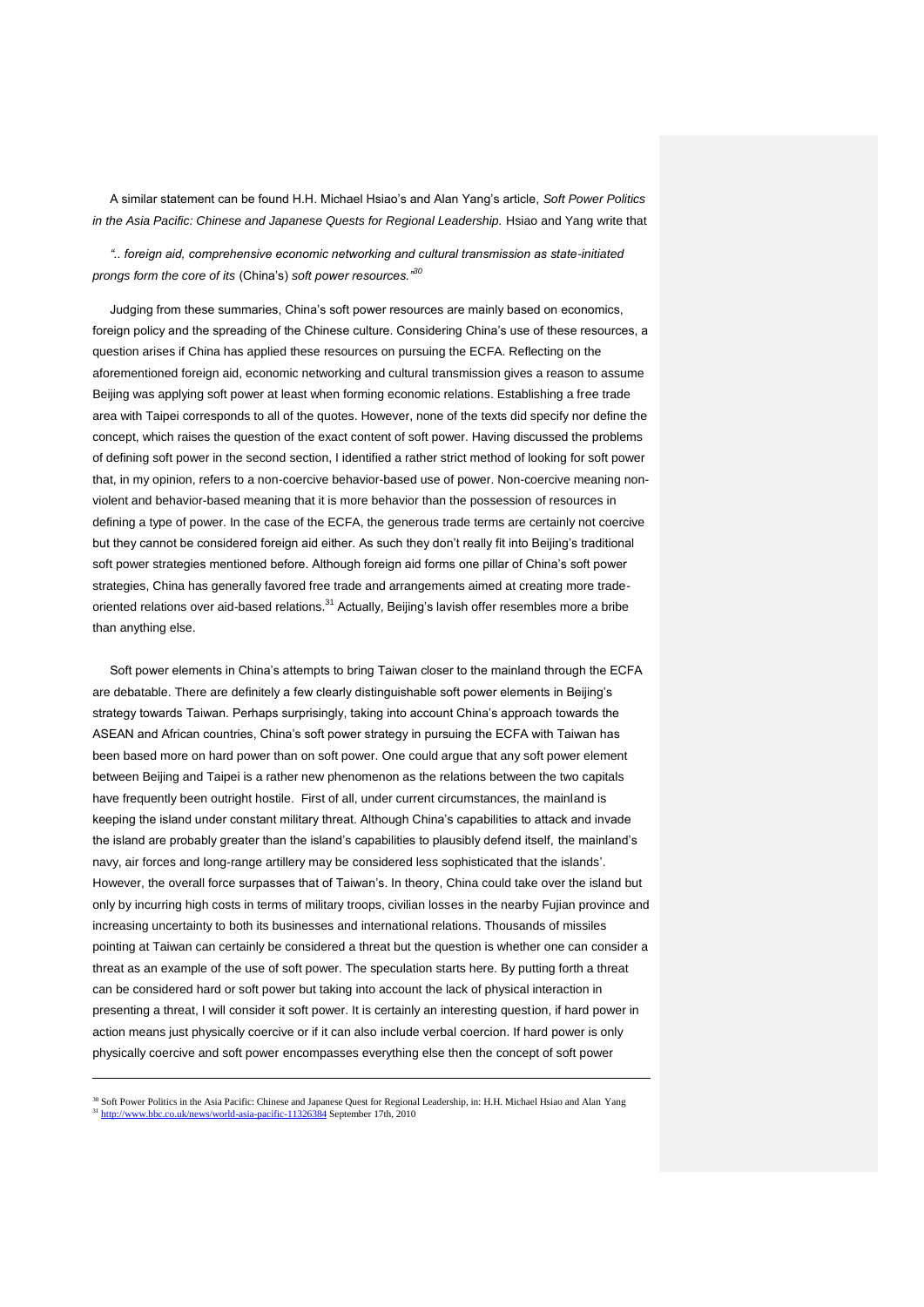becomes more dependent on hard power resources because threats, at least the real and plausible ones, can only be put forth if the stating actor actually has resources to base the arguments on. Moreover, if soft power relies on attention, attraction and persuasion in the sense that the other actor feels attracted and, without external force, voluntarily accepts others' actions, then China's threats only fulfill the notion of attention which leads to forced persuasion. In my opinion, if hard power could be said to be the use of violence, then in addition to physical violence, there is also verbal violence meaning that the coerciveness of military action can be taken to a verbal or rhetorical level. China explicitly threatens war against Taiwan if the island continues to cause cross-strait tensions by continuing its own separatist policies. However, lacking physical coercion, I will consider the military threat put forth by Beijing as soft power.

A part of China"s soft power strategy is the spread of Confucius Institutes. Confucius Institutes are a core component of China's soft power strategy, or campaign to increase its influence and accomplish its goals through the appeal of its language and culture. $32$  There is a Confucius Institute in Taiwan<sup>33</sup> but, considering the institute's goals of spreading Chinese language and culture, how effectively can the institute work in Taiwan? China"s soft power strategies might work in countries where knowledge of the Chinese culture and language is minimal. By wielding cultural and linguistic understanding, Beijing hopes to overcome these problems. But how well can these strategies work in Taiwan? Culturally and linguistically, Taiwan is already Chinese, which leaves the question of whether the usual soft power strategy of mainland China is effective. Moreover, Taipei"s deep-rooted suspicion developed during the Cold War towards China"s authoritarian political system is another factor weakening the mainland's attractiveness. Clearly manifested in the majority's opposition to political unification, the PRC"s one-party rule and their hard line politicians continue to be a major obstacle to China"s ultimate goal of political unification. I would argue that China"s use of cultural diplomacy in form of spreading its culture through the Confucius Institutes is significantly weaker in Taiwan than elsewhere because of the common language and culture. Furthermore Taiwan"s case is still rather different since the island, unlike most of the ASEAN countries, faces a direct military threat from the mainland. China has to do undoubtedly more in order to increase its soft power with Taiwan.<sup>34</sup>

## **Conclusion**

-

The initial question and purpose of this short paper was to explore if it is possible to distinguish soft power elements in China"s pursuit of the ECFA. Based on the theoretical and practical part presented in chapters, the answer to the question is that it depends significantly on one's interpretation and understanding of soft power. First of all, as noted already in the second chapter, the theoretically flimsy basis of soft power provides few real answers about what soft power really is. There is very little room left for China's use of soft power with Taiwan since Beijing's emphasis on soft power rests more on cultural diplomacy and spreading Chinese language. Both of which can be rendered useless since the disagreements between the mainland and the island are based on politics and they share the same culture and language. Without any deeper insight into Taiwanese identity or culture, I would argue that China's emphasis is on soft power as cultural diplomacy. As a result of this, China's more traditional soft power strategies, which could be labeled as *Sinicization*, would not work on Taiwan

<sup>32</sup> [http://www.koreatimes.co.kr/www/news/opinon/2010/09/162\\_66625.html](http://www.koreatimes.co.kr/www/news/opinon/2010/09/162_66625.html)  $\frac{32.0006}{2768.$ htm

<sup>&</sup>lt;sup>34</sup> Soft Power Politics in the Asia Pacific: Chinese and Japanese Quest for Regional Leadership, in: H.H. Michael Hsiao and Alan Yang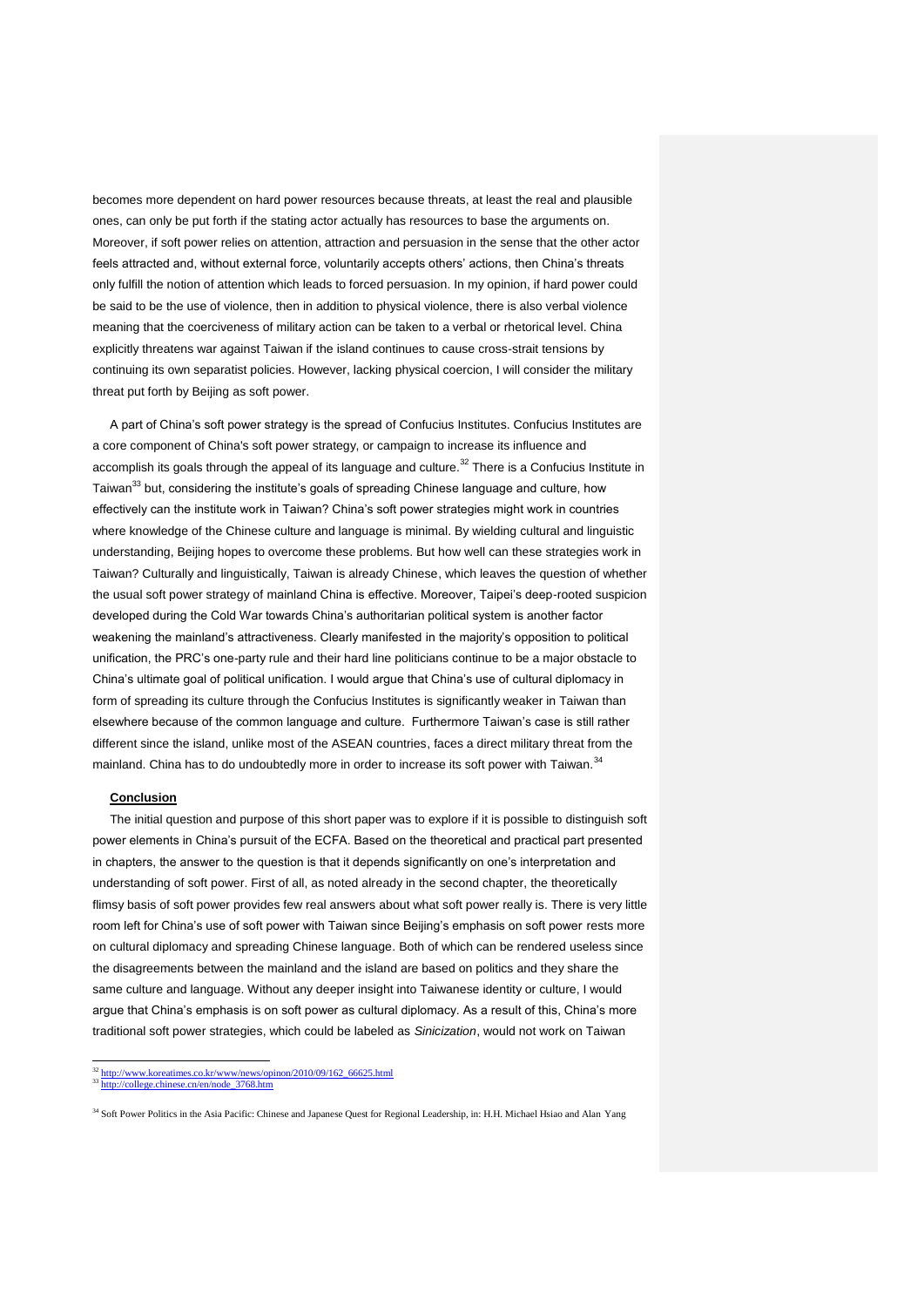since the island is already a part of the Chinese cultural and linguistic cosmos. The dividing disagreement between Taiwan and China does not rest on cultural differences or the inability to understand each respective culture but on a disagreement over politics. In addition to that, China"s strategy in pursuing the deal with Taipei has been based on generous economical offers in form of highly beneficial trade terms. Apart from some comments that could be considered one kind of use of soft power, China's strategy of pursuing the deal has been based on its long-term structural antagonism toward the island. In addition to indirect and direct military threats, Beijing has wielded its hard power by blocking other regional and global economic powers from signing trade deals with Taipei. China"s strategy in pursuing the ECFA has also involved the use of soft power.

China"s attempts at pressuring Taiwan to accept the ECFA are, at best, a mixture of both hard and soft power strategies; smart power as Nye calls it. However, if China's policies are to be looked at through strictly non-coercive and non-military lenses, the mixture of soft and hard power tilts in favor of the latter. Furthermore, Beijing"s soft power strategies, although applied differently to each country, seem to make a drastic exception in Taiwan"s case. As a donor of economic aid and cultural selfpromoter, China"s soft power strategies are better suited to influencing illiberal and poorer countries than democratic market economies. To conclude, if providing economic aid and incentives are removed from a soft power analysis because of their quantifiable nature, and if the mainland"s attempts to influence the island culturally can be considered a waste of political resources due to the same culture - when the real juxtaposition can be found in politics and not in the inability to understand Chinese culture, then Beijing's policies toward Taipei are very much hard power and not uniform with its soft power strategies in, for example, Southeast Asia or Africa.

#### **Bibliography**

China Daily

2010, *ECFA not a doomsday sign for Hong Kong,* [http://www.chinadaily.com.cn/hkedition/2010-](http://www.chinadaily.com.cn/hkedition/2010-08/19/content_11173555.htm) [08/19/content\\_11173555.htm,](http://www.chinadaily.com.cn/hkedition/2010-08/19/content_11173555.htm) Published: August 19<sup>th</sup>, 2010 China Post, 2010, *Pro-independence groups stage anti-ECFA protes[t](http://www.chinapost.com.tw/taiwan/national/national-news/2010/08/16/268897/Pro-independence-groups.htm)* [http://www.chinapost.com.tw/taiwan/national/national-news/2010/08/16/268897/Pro-independence](http://www.chinapost.com.tw/taiwan/national/national-news/2010/08/16/268897/Pro-independence-groups.htm)[groups.htm](http://www.chinapost.com.tw/taiwan/national/national-news/2010/08/16/268897/Pro-independence-groups.htm) , Published: August 16<sup>th</sup>, 2010 BBC News, 2010, *China favours trade not aid to meet development goals* [http://www.bbc.co.uk/news/world-asia-pacific-11326384,](http://www.bbc.co.uk/news/world-asia-pacific-11326384) Published: September 17<sup>th</sup>, 2010 BBC News, 2010, *Taiwan-China trade deal passed by Taipei legislators* [http://www.bbc.co.uk/news/world-asia-pacific-11008076,](http://www.bbc.co.uk/news/world-asia-pacific-11008076) Published: August 18<sup>th</sup>, 2010 BBC News, 2010, *Taiwan and China sign landmark trade agreement* [http://www.bbc.co.uk/news/10442557,](http://www.bbc.co.uk/news/10442557) Published: June 29<sup>th</sup>, 2010 Bloomberg Businessweek, 2010, *China Pulls Taiwan Closer With Historic Trade Deal* [http://www.businessweek.com/news/2010-06-29/china-pulls-taiwan-closer-with-historic-trade-deal](http://www.businessweek.com/news/2010-06-29/china-pulls-taiwan-closer-with-historic-trade-deal-update1-.html)[update1-.html,](http://www.businessweek.com/news/2010-06-29/china-pulls-taiwan-closer-with-historic-trade-deal-update1-.html) Published: June 29<sup>th</sup>, 2010